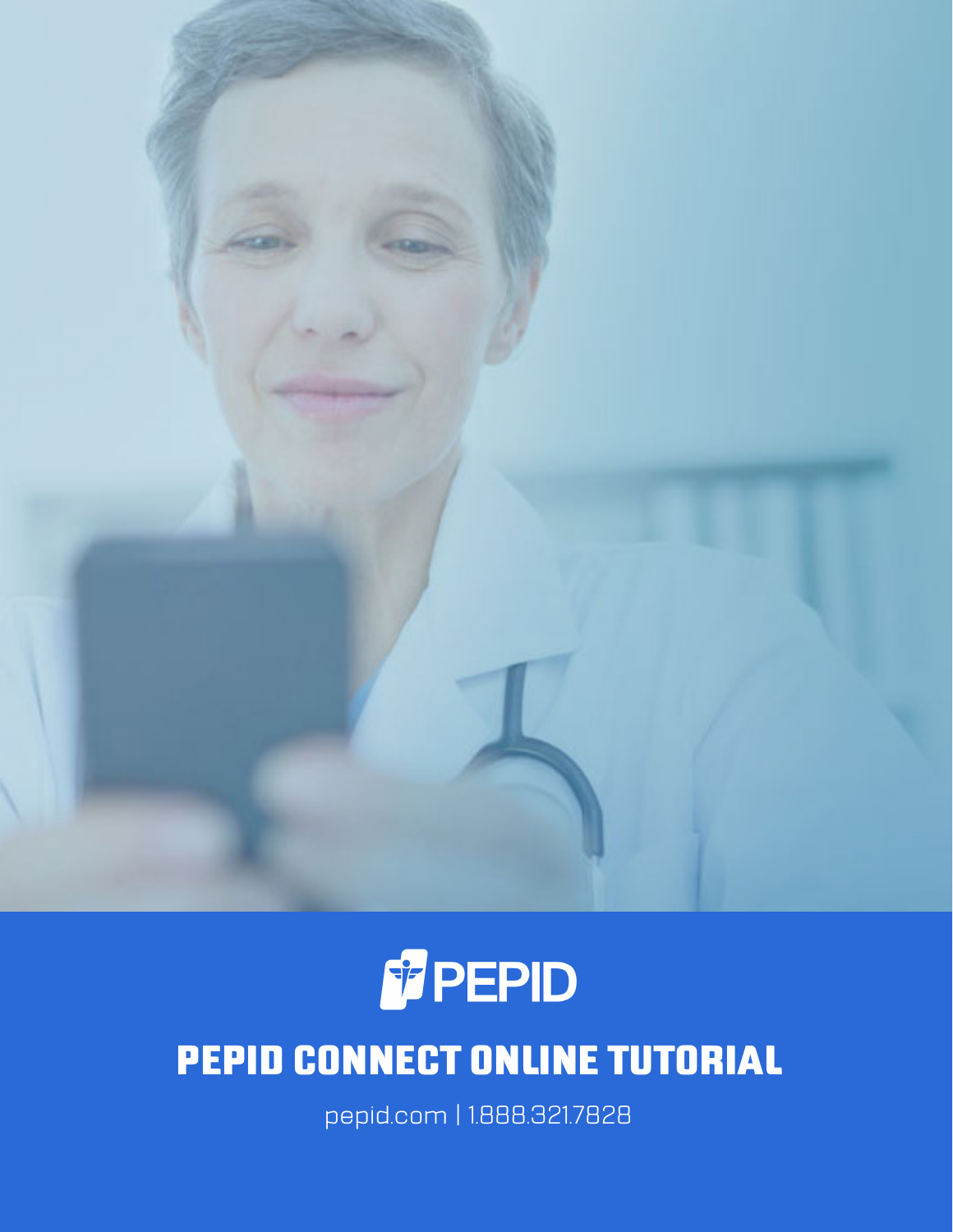This tutorial will familiarize you with PEPID Connect available on any modern web browser.

# Getting Started: Login

As a reminder, in order to access the PEPID application, you will need to log into your PEPID account using the email address and password you provided upon signing up. If you've forgotten your password, please click "Forgot Password" on the login screen. If further assistance is needed, please contact PEPID Support at support@pepid.com or 888.321.7828 x 206

#### Login here: www.pepidconnect.com

Visible once logged in, the suites dashboard consists of icons representing all purchased and available PEPID suites. You can always return to this page to access different suites by clicking the PEPID logo. Select a suite to continue.

### Navigating Suite Content

The suite home page consists of a search bar, navigation bar, favorites, and table of contents.

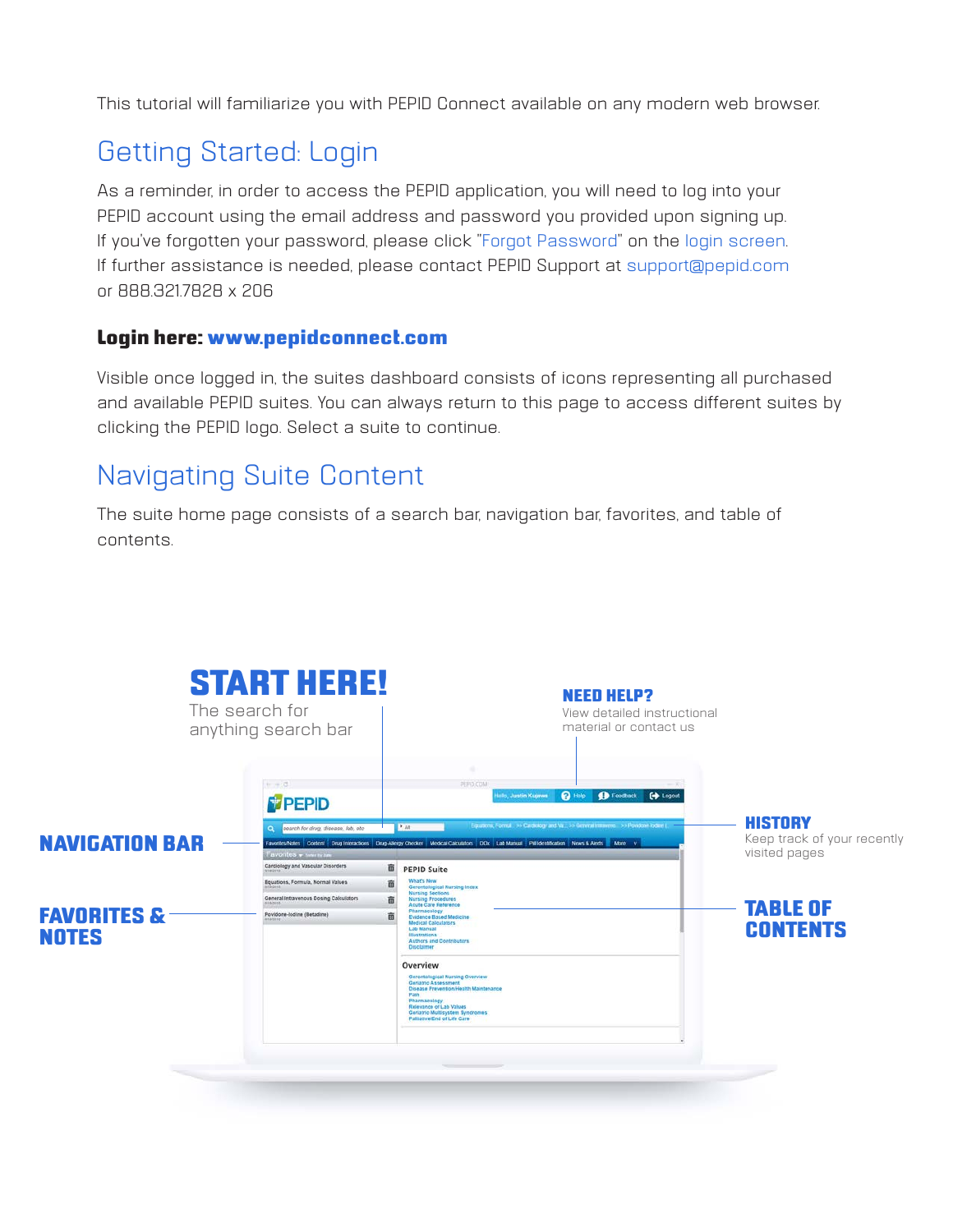### The Search Bar

The search bar is the most effective way to get around PEPID.

#### Try searching by either:

- Entering a few letters of the term
- Entering keyword(s)

As you begin to type, your results will automatically populate beneath the search bar. Simply type until you see your desired result, and then click to select.

### Medical & Drug Content Cards

Medical & drug content cards generally are arranged by background, pathophysiology, diagnosis, treatment, disposition, prevention, patient education and/or nursing considerations as relevant to the card and suite.

**Bold blue text** indicates a link to more information, such as:

- Topics
- Labs

**QUICKLINKS** 

- Illustrations
- Calculators
- Evidence-based inquiries
- Embedded dictionary definitions



You can click on any link that says "Image" to open the image in the center of your screen. You can also click and drag the image around.

RELATED TOPICS

to the current page.

left viewing pane.

MEDICAL & DOSING **CALCULATORS** 

Links can be clicked to open the specific calculator in the

Links to broader topics related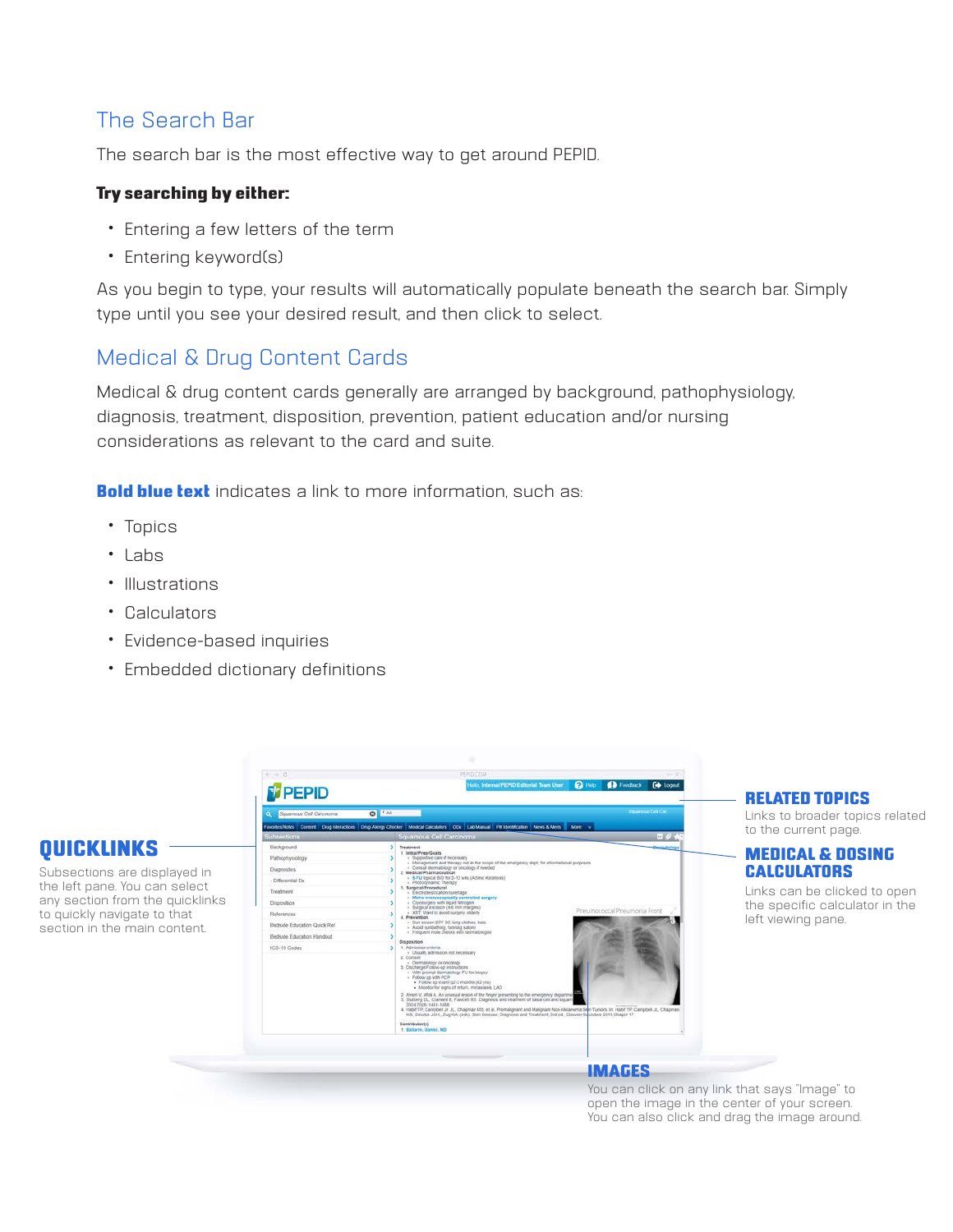

#### Tools

Select the dark blue buttons below the search bar to navigate to a specific tool.

#### Try switching between a few of the available tools:

- Favorites / Notes
- Content (Table of Contents)
- Drug Interactions (Drug Interactions Checker)
- Drug-Allergy Checker
- Medical Calculators (Medical & Dosing Calculators)
- DDx (Differential Diagnosis Generator)
- Lab Manual
- Pill Identification
- News & Alerts
- More Tools: ICD-10 Lookup, Adverse Drug Reaction Lookup, Indications Checker, IV Compatibility Tool, and Medical Dictionary

### Favorites & Notes

Favorites are used to bookmark your most visited topics or any topic you would like to quickly access, while Notes allow you to annotate entries with your own information.

### To Favorite an entry:

Click the white star  $\hat{\chi}$  to the top right of the page. The star will display as yellow  $\hat{\chi}$  when you are on a favorited topic. You can click this star again to unfavorite an entry. To access your favorites later, simply return to the Favorites/Notes tab in the navigation.

| gigantism                | $\blacksquare$<br>$\mathbf{L}$ |
|--------------------------|--------------------------------|
| gigantism                |                                |
| ji'gan-tizm, ji-gan'tizm |                                |

### To add a note:

- Notes are added to individual content cards by clicking the paperclip icon  $\mathcal{O}$  (left of the favorites star icon).
- Enter a title and your note content, and click "Save". The paperclip icon will display as yellow  $\mathcal{O}$  when notes are saved. The paperclip icon can be clicked again to edit or delete the note.

To access your saved notes, select Favorites/Notes and click on the text "Favorites" in the gray bar. Favorites  $\bullet$  sorted By Name

To delete a note, click on the paperclip icon on the right side of the note. Then select "Delete".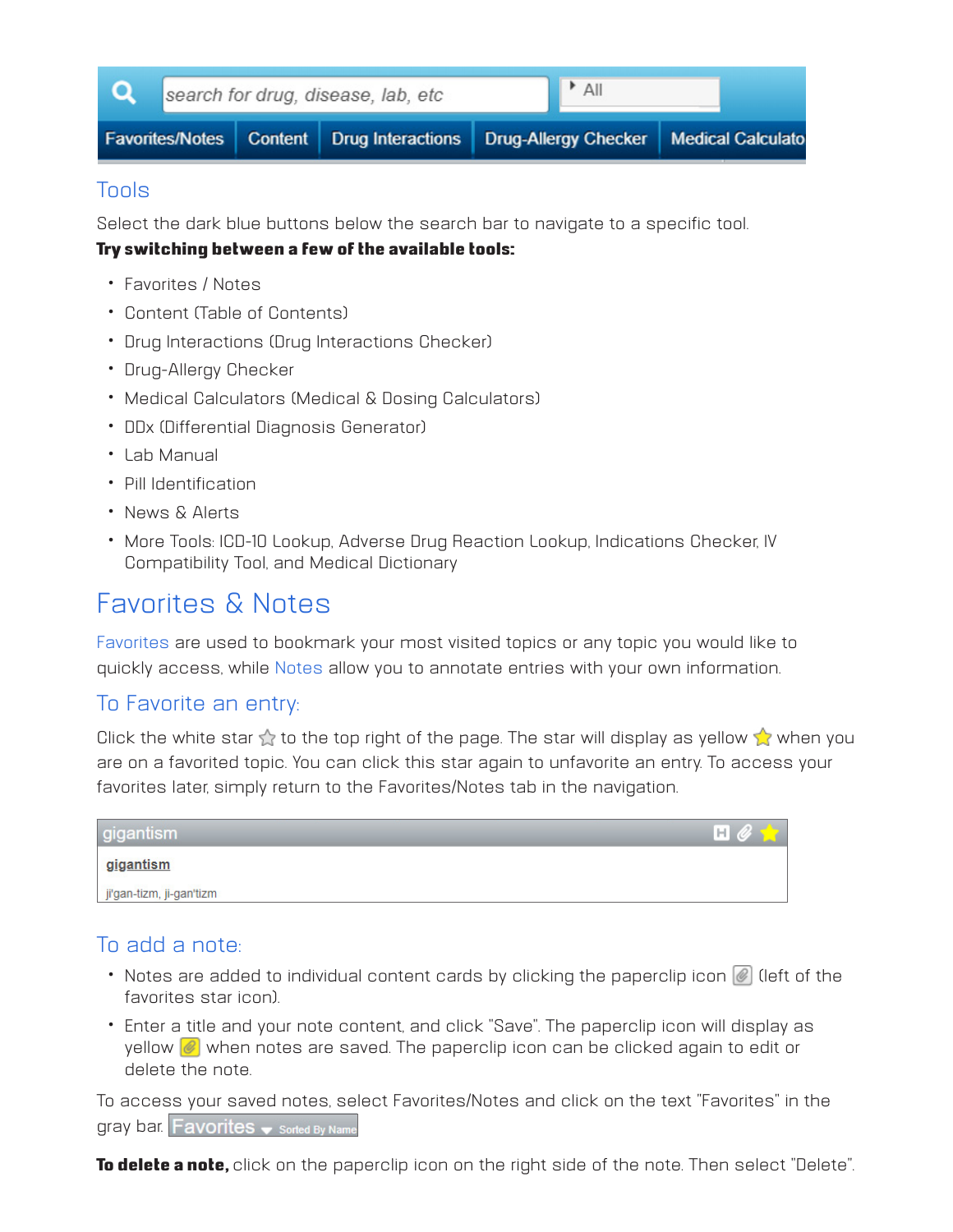#### Institutional notes:

If you are signed in through an institution account, there may be institutional notes available through the PEPID app. You will need a username, password and your institution name to access these notes. Please contact your institution for login credentials.

### Table of Contents

Labeled "Contents" in the navigation, Table of Contents is the main breakdown for all the information in your suite. It allows you to easily select a specialty, then view all related topics.

# Drug Interactions Checker

PEPID's Drug Interactions Checker is a simple, effective way to screen for potential drug interactions.



#### Try it!

- Type the first few letters of a drug, herbal, over-the-counter medication or food in the search field. Choices will begin to display automatically.
- Click to select a drug. Each selection will be added to the list below.

Interactions are shown below with colored warnings that are listed in order of decreasing severity ("5" = severe interaction. "1" = low interaction). A circled exclamation point indicates a duplicate therapy, helping you prevent potential duplications in your drug treatment.

#### Rankings are defined as:

- ! Duplicate therapy
- $\bigwedge$  Never use this combination under any circumstances
- **A** High likelihood of a serious or life-threatening interaction contraindicated unless benefits outweigh risks and no other alternatives available
- **A** Possible serious or life-threatening interaction monitor closely use alternatives if available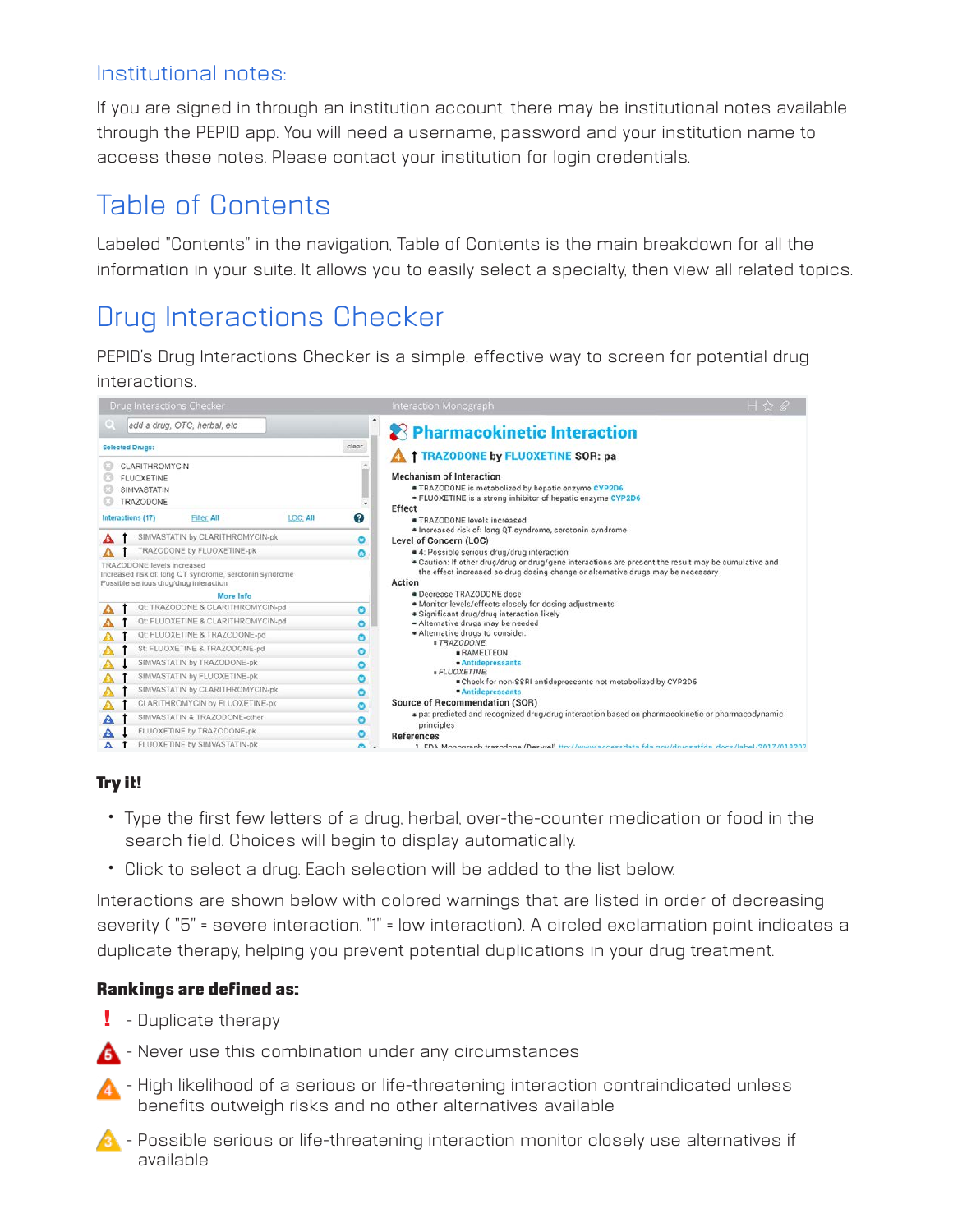<sup>2</sup> - Significant interaction possible monitor closely

**4** - Minor or insignificant interaction

To learn more about an interaction, click the arrows in the right of the detected interaction. Open the interaction monograph by clicking More Info.

To clear your choices, click on the blue trash can next to your search bar. Your selection list will empty.

### Drug Allergy Checker

Similar to the Drug Interactions Checker, the Drug Allergy Checker screens for potential allergic reactions.

|                       | <b>Drug-Allergy Checker</b>                                                                                                                                                                                                                                                     |       |
|-----------------------|---------------------------------------------------------------------------------------------------------------------------------------------------------------------------------------------------------------------------------------------------------------------------------|-------|
| $\boldsymbol{\alpha}$ | search for allergy agent or class                                                                                                                                                                                                                                               |       |
|                       | Selected Classes/Agents: Auto Clear: On                                                                                                                                                                                                                                         | clear |
| <b>B</b> Peanuts      |                                                                                                                                                                                                                                                                                 |       |
|                       |                                                                                                                                                                                                                                                                                 |       |
| $_{\odot}$            | search for drug to take                                                                                                                                                                                                                                                         |       |
|                       | <b>Planning to Take:</b>                                                                                                                                                                                                                                                        | clear |
|                       | PROGESTERONE MICRONIZED                                                                                                                                                                                                                                                         |       |
|                       | <b>Allergic Interactions:</b>                                                                                                                                                                                                                                                   |       |
|                       | Peanuts (Peanut containing products)                                                                                                                                                                                                                                            | A     |
|                       | Immediate type IgE mediated. Hypersensitivity to peanuts.<br>Use of another Non-Peanut agent indicated. If benefits<br>outweigh risks for this agent, use extreme caution and be<br>prepared for severe allergic reaction, including potential life-<br>threatening ananhylavis |       |

#### Try it!

- In the upper search bar enter the first few letters of the known allergy (class or agent) and make a selection from the list that populates below it as you type. Repeat for all known allergies.
- Once you've entered your known allergy history, in the search bar below, enter the drug, food, class, agent or "other" that the patient is planning to take. Potential allergy results will display under the "Interactions" subhead alongside a red hexagon
- $\cdot$  To learn more about an interaction, click arrows  $\odot$ to the right of the detected interaction.

### Medical & Dosing Calculators

PEPID features more than 400 medical calculators and 3,000 weight-based and IV driprate dosing calculators, all directly linked to their relevant entries.

#### Try it!

- Select the "Medical Calculators" tab in the navigation.
- To search for a specific calculator, begin typing the first few known letters in the search bar until your desired calculator displays, then select it.
- Fill out the relevant calculator dropdowns and fields, then click the gray buttons below to get the results.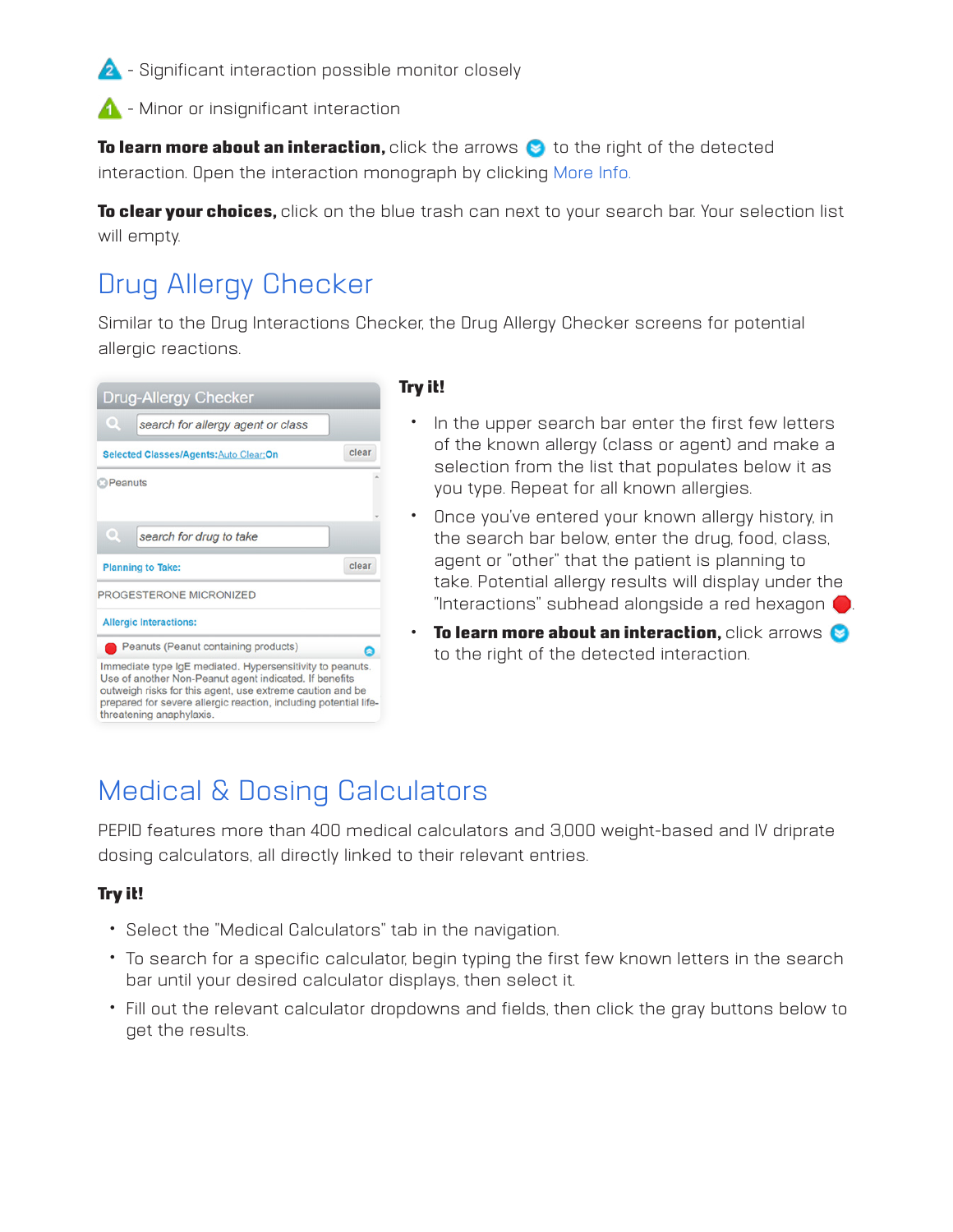### Differential Diagnosis Generator (DDx)

Our Differential Diagnosis Generator, or DDx, "generates" a list of potential diagnoses by a patient's gender, age, symptoms and/or symptom severity.



#### Try it!

Type a symptom in the search bar below "Differential Diagnosis," then click the symptom to select it. Repeat for all symptoms.

- Should you wish to filter your search, select the checkboxes above the left panel.
- If the selected symptom has any subsymptoms, the subsymptom options will show and be selectable (e.g., if choosing "Weight," the subsymptoms "Gain" and "Loss" will appear).
- Results immediately populate on the right hand side. Select a result with blue text to go directly to the related PEPID content card, or click the + icon to see subsymptoms.
- Diagnoses are ranked by likelihood ( "5" = more likely. "1" = less likely). You may filter your search results further by age, etiology, gender, onset and/or severity by using the dropdowns above the possible diagnoses.

### Lab Manual

The lab manual provides critical values and normal ranges for common lab tests. It also lists conditions and medications associated with atypical levels of measured factors. The Lab Manual Index displays an alphabetical list of all of PEPID's laboratory monographs.

You can search for individual labs using the primary search bar or by selecting a lab by type from the list.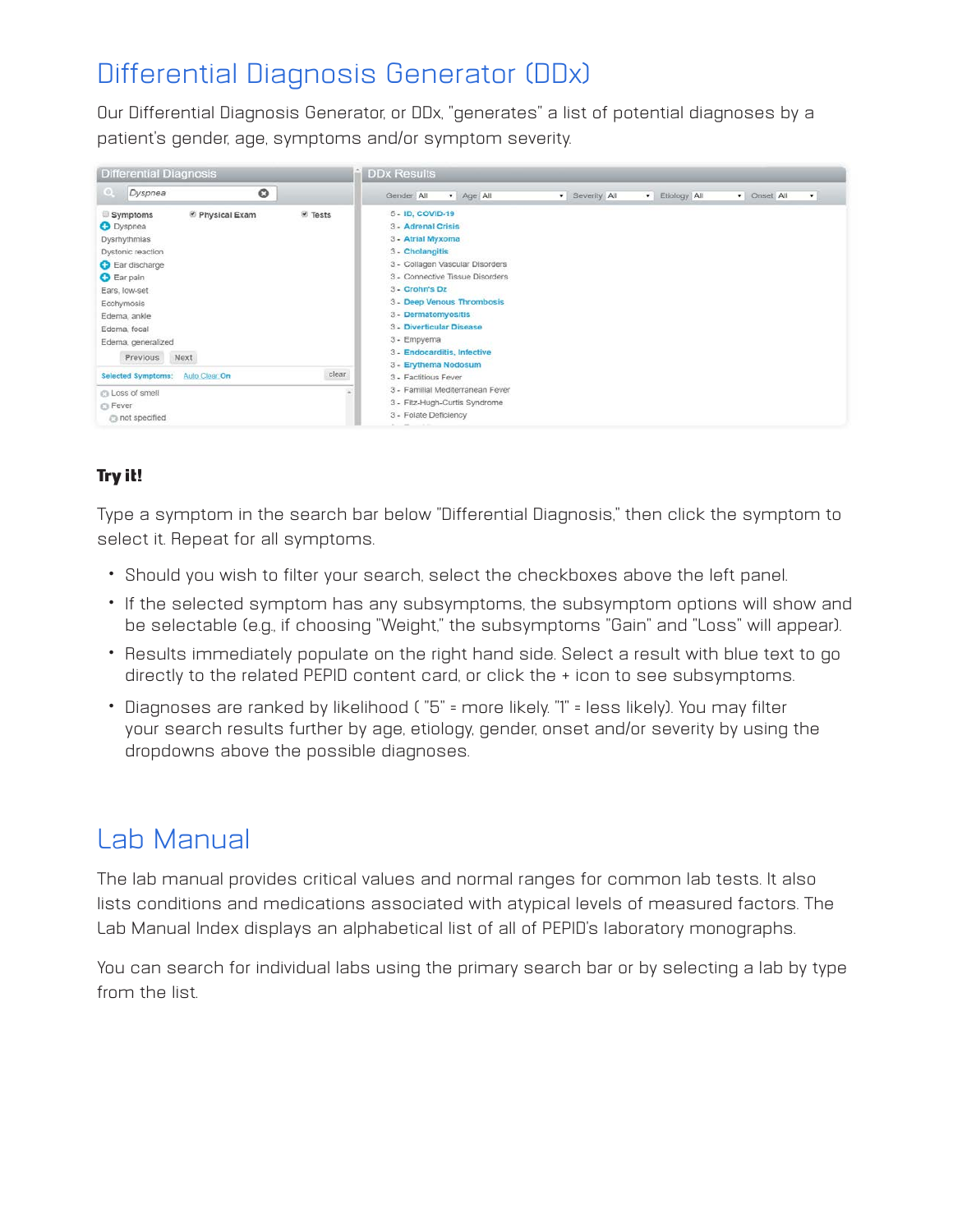### The Pill Identification Tool

Pill Identification Tool allows you to access possible matches to a pill based on common identifiers. This tool has five fields to help you more accurately narrow your search results. Not all fields need to be populated to find results.

|                                  | Pill Identifier                            |                                                                                                                           |          | <b>Result Matches</b> |                                                                                                                                                | Enter the                                                                                                |
|----------------------------------|--------------------------------------------|---------------------------------------------------------------------------------------------------------------------------|----------|-----------------------|------------------------------------------------------------------------------------------------------------------------------------------------|----------------------------------------------------------------------------------------------------------|
| 123<br>IO<br>C<br>$\blacksquare$ | Imprint:<br>Score:<br>Shape 1:<br>Color 1: | nvr<br>$\overline{\phantom{0}}$<br>All<br>$\overline{\phantom{a}}$<br>o Oval<br>$\overline{\phantom{a}}$<br><b>OD</b> All | $\Delta$ | m                     | <b>DIOVAN</b><br>Shape: OVAL<br>Color: RED<br>Generic:<br><b>VAI SARTAN</b><br>Score: 1<br><b>Size: 10 mm</b><br>Imprint: NVR DV               | numbers or<br>letters from<br>your pill,<br>seperate with a<br>semicolon (;)<br>7285<br>9 3              |
| $\blacksquare$                   | Color 2:<br>Matches:                       | $\overline{\phantom{a}}$<br>Red<br>$\sqrt{5}$<br><b>See Results</b><br>Auto Clear: On                                     | $\psi$   |                       | <b>TEKTURNA</b><br>Shape: OVAL<br><b>Color: RED</b><br>Generic:<br>ALISKIREN HEMIFUMARATE<br>Score: 1<br><b>Size: 18 mm</b><br>Imprint: NVR IU | Example:<br>9;3;7285 or<br>7285;9;3<br>*You can search<br>by partial imprint<br>Example:<br>9;72 or 3;85 |

- Imprint: Type any imprinted text on the pill into the input field. Even a partial imprint can produce results. If there is a divider or space between the numbers on the pill, separate them with a semicolon  $(:).$
- Score: To search score types select the down-facing arrow and select your score options, or leave it at "all".
	- "1" indicates one section with no score.
	- "2" indicates two sections with a single score.
	- "3" indicates three sections with a split score or two scores in a row.
	- "4" indicates four sections with two intersecting scores or three scores in a row.
- Shape: Select the down-facing arrow and select the closest pill shape from the menu.
- Color 1: Select the down-facing arrow and select the closest primary pill color.
- Color 2: If a second color exist on the pill, select the down-facing arrow and select the closest second color from the dropdown.

Once pill characteristics are defined, select the "See Results" button to view possible results. The maximum number of results that can display is 250. If a picture isn't available, a graphic representation is provided.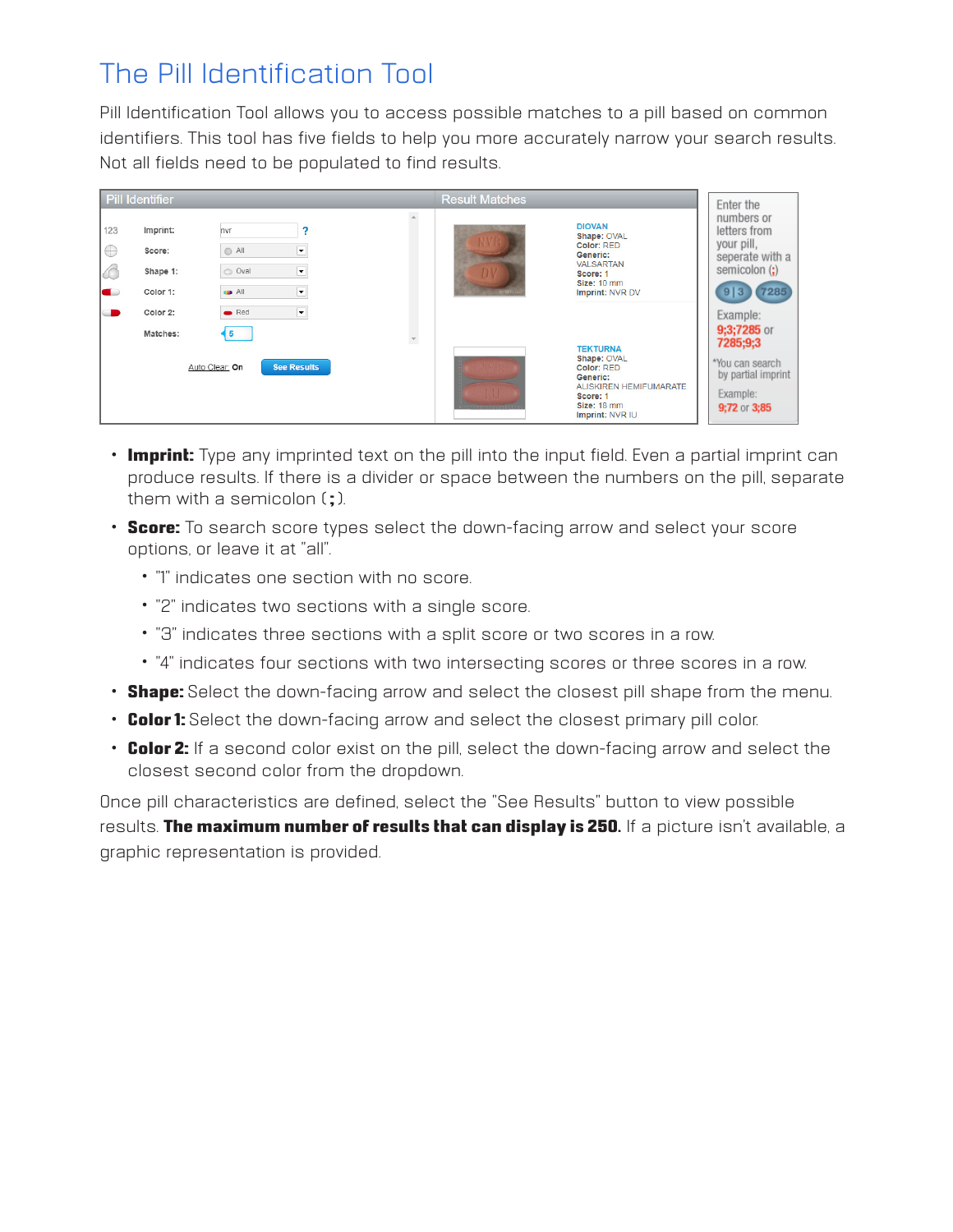

### "More" Tools

To access more tools, hover over rightmost "More" button and select one of the following tools:

- ICD-10 Lookup
- Adverse Drug Reaction Lookup
- Indications Checker
- IV Compatibility
- Medical Dictionary

# Adverse Drug Reaction Lookup

Adverse Drug Reaction Lookup allows providers to search for a specific drug's adverse reactions, side-effects, precautions, and important information. This tool has two types of views, the "Clinician" view and the "Patient" view.

The "Clinician" view provides a quick overview of adverse drug reactions for verbal communication or therapy research. The "Patient" view is meant to provide easy access to the most vital information about drugs for patient discharge papers.

Both views have a "Copy to Clipboard" button that easily copies all content in the current ADR view to your computers clipboard. Use the command "Ctrl + V" on your keyboard to paste the text in any text field.



#### Try it!

- Search for any drug from the PEPID Drug Database.
- Toggle between the Clinicians and Patient view.
- Click the clipboard button to copy the information to your clipboard.
- Paste the copied Information to any document or text field.